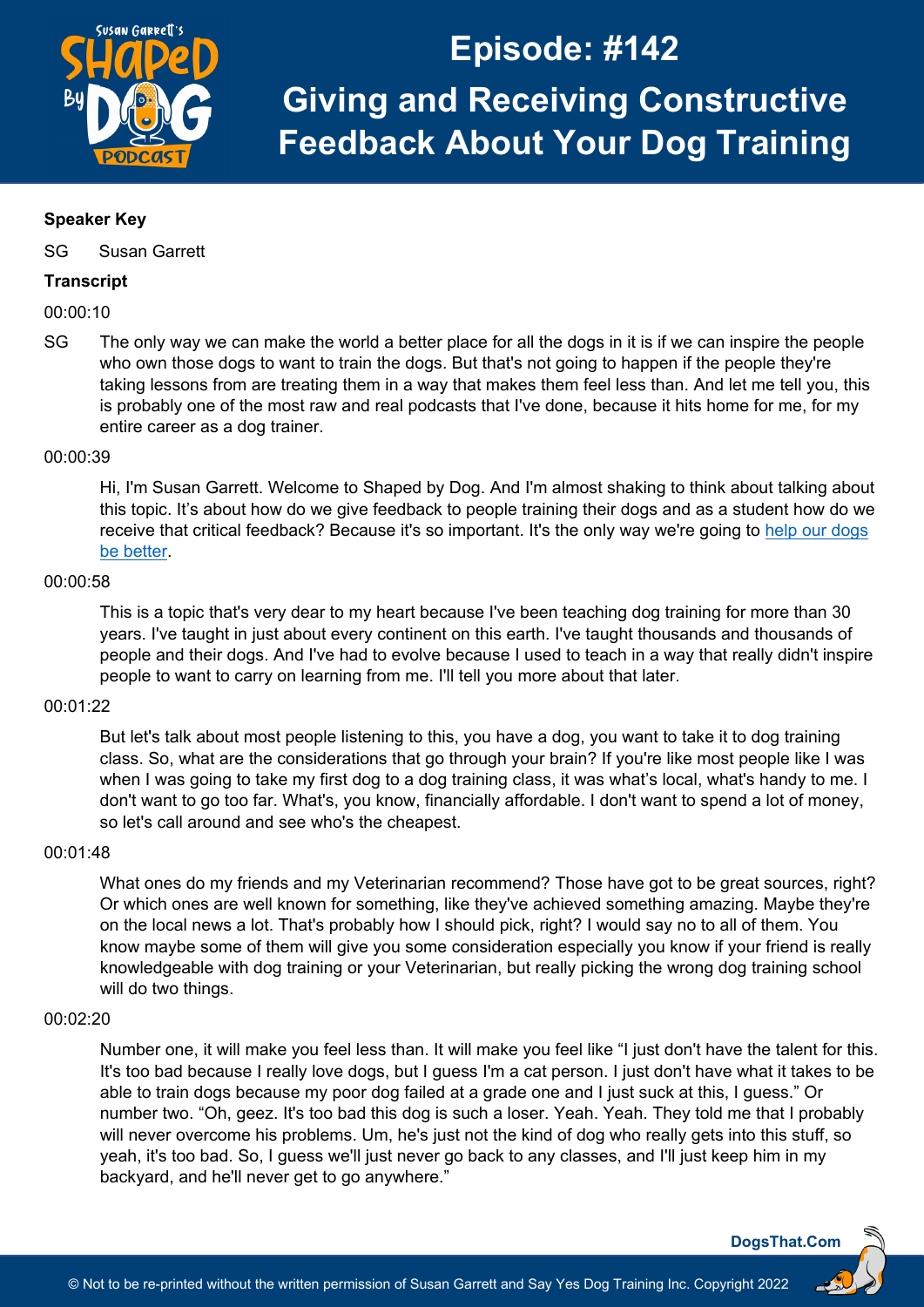

### 00:02:58

So, the wrong dog training school is just such a huge mistake for you. And no, nobody should be failing out of any class because here's what I believe. And if you've been listening to me or if you've read any of my books, this is a mantra I've been saying over and over and over again for probably 25 years. Dogs are a reflection of our ability to train.

# 00:03:19

So, if there is a problem we have with our dog, then it's a limitation we have and we need to seek out better education for ourselves. Now take this to the next level. Students are a reflection of how capable their dog training instructor is. How good a teacher they are or how good a coach they are. Now, a lot of people are going, "Oh, no, no, no. Susan, it's the people. They don't put in the work. They don't, I give them the homework, they don't do it. So, it's not my bad, it's their bad."

#### 00:03:49

Keep listening because I'm going to share with you how I think maybe I am right on all pages. So, I've told you what considerations most people think about and why I think maybe they're not the best. Let me tell you what I think should be the considerations when you're deciding where you should take your dog or the who you should invest your time and your money with when you want to train your dog.

## 00:04:11

So, number one, they've got to have an obvious love of dogs and everybody in their facility should have an obvious love of dogs. And you can tell it in the way they talk to dogs, in the way they talk about dogs with their own dogs, with their coaches, with their students' dogs, or when they talk about former students. How do they talk about dogs? And I'm going to put number one B, they're going to have a love of people.

Because guess what? As much as it's romantic to think ["I'm going to be a dog trainer,](https://dogsthat.com/podcast/37/) a dog trainer is somebody who teaches people how to train their dogs". So, you've got to have an empathy and a love of people that goes as deep as your love of dogs.

#### 00:04:48

Number two, your important core values need to align with theirs. So, if you believe like I do, that dogs should be trained with kindness, and science-based, reinforcement based strategically layered games that bring out the best in dogs. So, if you go to somebody who says, "Well, I think I need to show your dogs who's boss and we need to alpha role them.", there's an obvious misalignment of core values. No, that's not a good place for you to be.

## 00:05:18

Number three, they have success in areas that are important to you. So, take a look at how their dogs are trained and don't believe the people who say, "Oh, you know, like the cobbler's kid, they don't have their good shoes. Yeah I'm training everybody else's dogs. And I don't have time to train my own dogs." If you live with a dog, you're training them.

#### 00:05:37

And so, if their dogs are really not well behaved, they don't understand that training is easy if you make it a part of your life 24/7. So yes, look at what kind of family pets their dogs are because that's what you're buying into. And if you want to do agility or another sport, look at the success they have. Number four is look at the success of their students.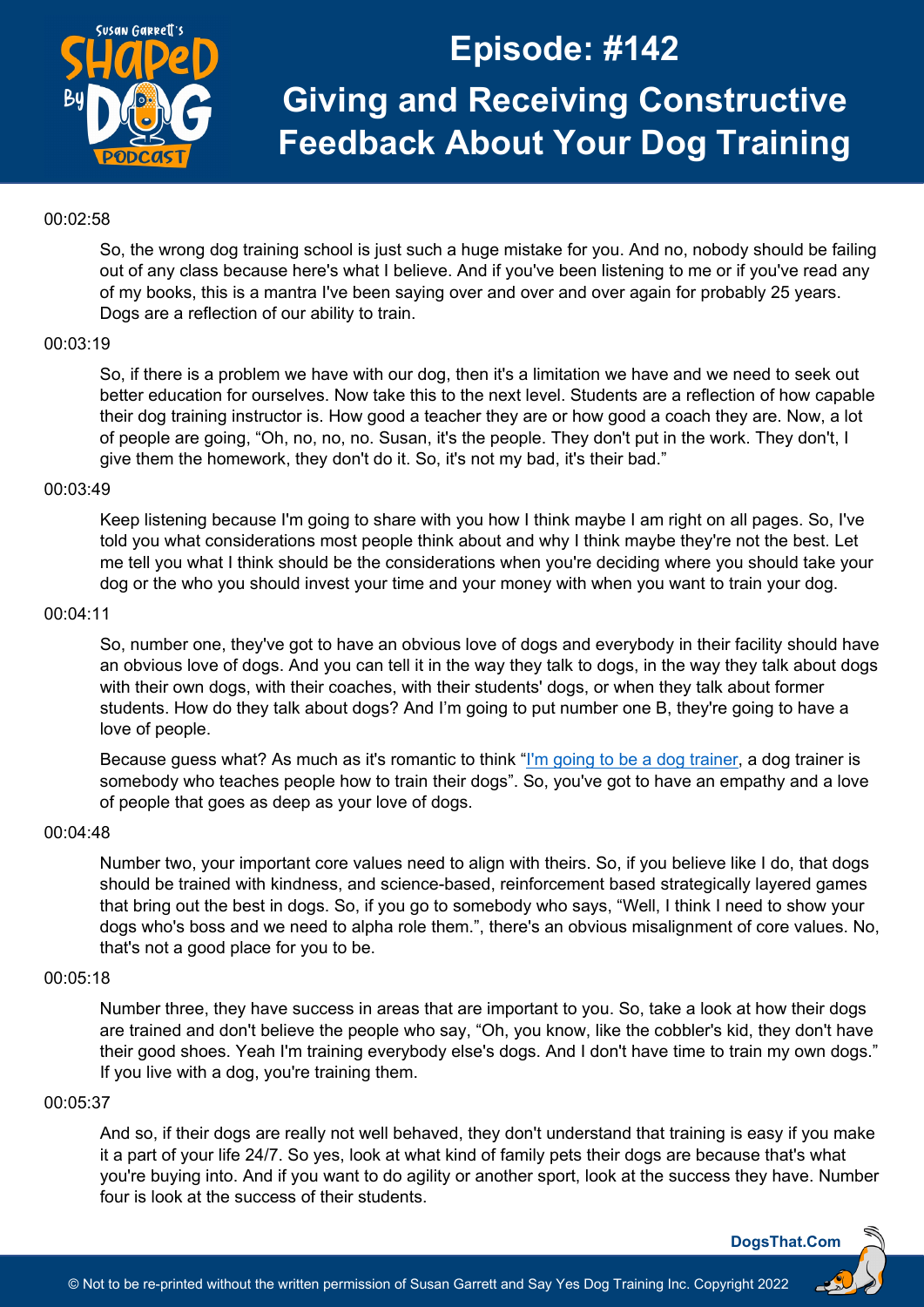

### 00:06:01

When you see people in the park, and this is something that I just love about our Recallers students, we've given them business cards actually, for the podcast, and they hand them out because people go, "Oh my gosh, your dog is amazing. Where did you train them?" And they hand out [our business cards.](https://dogsthat.com/business-cards/)

Because our Recallers program is a huge megaphone for the success of our program. The students are excelling in areas where most people want success with their own dogs. So, what do their dogs look like? What do their students' dogs look like?

## 00:06:31

Number five is how do they help their students find an answer? Do they say, "Do this because I said so." or do they kind of Ted Lasso it? So, if you're not familiar with Ted Lasso, it's a show on Netflix where this fellow who is an American football coach takes a job in Britain coaching football over there which is soccer, which has nothing to do with American football.

# 00:06:54

But if you know how to coach people in a way that builds them up and helps them to make the best decisions for themselves, then it doesn't matter. I mean, obviously ideally at an elite level, you should have experience in that sport, but you can still have success using questions, especially if you're helping people to find answers, and you know the path they need to get onto to get those answers.

#### 00:07:19

So, are they coaches who say "do this", or are they coaches who engage you and get you to find your own way through their questions? So, number one, you've got to pick the right coach. Number two, and this is really important. There are things in life out of our control and we've got to recognize that. And you might've done a great job and pick the best dog training coach for you, but they may have coached, I don't know, 10 hours that day.

#### 00:07:46

And then you ask the same question that 15 people before you ask and guess what, that tells that coach that they didn't teach that item very well. Because if 15 people asked the same question, that's a reflection of me as an instructor. But when you ask it, they just go off. "Oh, for the love of all that is holy. Why are you asking me that same question?" And then you might get all upset. "Why are you yelling at me? I just asked a question. I don't have a right to ask a question?"

#### 00:08:15

What I want you to do is ask yourself, if I've picked this coach then I know they're going to give me what I need. So, what I need to do is when I get feedback, I can't control how it's given or what is said to me, what I can do is control how I take out the important bits and throw away the stuff that doesn't matter. So, take away the things that you really need.

Take it on board. Take action. Make the change in your dog training because your coach is going to give you some great feedback. Make the change.

## 00:08:51

And if your feelings have been hurt, you're going to circle back around at a time when you're going to have a reasonable conversation about "Here's what happened and here's how I felt." Not about "You are mean to me! And I don't like that!" Help your coach to up-level themselves as a coach.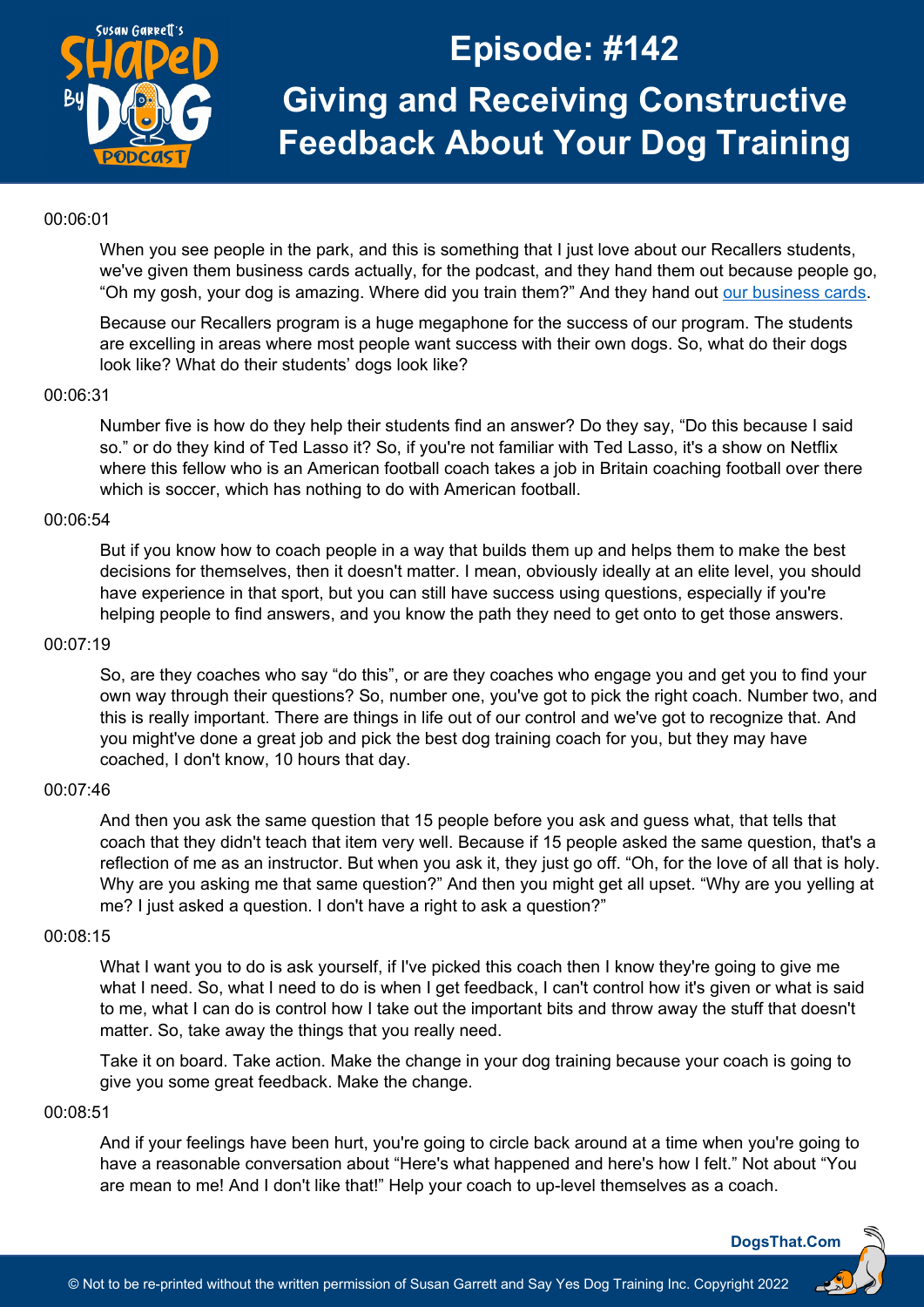

#### 00:09:11

Now let's talk to you guys as coaches. Anybody that is teaching dog training. There's a few things that I would like to share from my experiences. As I said off the top, I used to teach dog training from a place of where I would say to people "Well, you can have fluffy Susan and I'll candy coat what I'm going to tell you or you can have straight shooting Susan, where I'm going to give you the raw truth about what's going on with your dog?" And by saying that it was not me that had to be kinder and learn how to coach people in a way that inspired them to take action. I put it all on them.

## 00:09:43

"Oh, if you're going to be a big wimp then I guess I can not give you the whole truth and I'll just candy coat stuff." Do you see how that's blaming them because you don't know how to deliver information in a way that they can take it on board? So as the coach think in terms of, I have a [5C Pyramid.](https://dogsthat.com/podcast/21/) So, the first thing you need to do as a person's coach is connect, the bottom layer, connect with them. Ask them about "what are your goals with this dog?" Because your goals as their coach has nothing to do with what their goals are. And you can help inspire them to have loftier goals as you go along. But you can't do that until you have a connection, a place of trust, a place of common core values.

## 00:10:22

That's when you can now inspire them and encourage them in a lovingly playful way to want more. Number one, is that all important connection.

And then you're going to create clarity, clarity for something that they can do with their dog. So, for us it starts as simple as ItsYerChoice game or Crate Games or Collar Grab or Call Once. Games that they can try and go, "Oh my gosh, like I got this!" Success is easy for them.

## 00:10:50

It inspires them to want to do homework because the games are just so easy for them to take on board and put into their daily life. And they go "Look at my dog!" And they might ask their friends and neighbors "Do you want to see my dog do something? I never thought he could do that!" Create clarity by manipulating the environment so that success is inevitable.

#### 00:11:11

It isn't just going to happen if they do things a certain way at a certain time of day with a certain dog with a certain gift of athleticness that they have. Success is inevitable because you as their coach set up the strategies so that they were going to have success. So, we've connected, we've created clarity. Now we're growing that confidence.

## 00:11:32

And that confidence comes from you guiding them with your questions. That confidence happens by them training their dog, by them getting success. And they're not going to keep doing that if they're made to feel less than. So back in the day, I was earnest about wanting everybody to do what I was doing as a dog trainer.

## 00:11:53

But in the 90s very few people were doing what I was doing at the elite level of sports and so I was kind of on an island by myself. And because of that, you either grow thick skin and get a big ego so that you can carry on when other people think that you're going to fail, or you give up and do what everybody else is doing. But I kept going.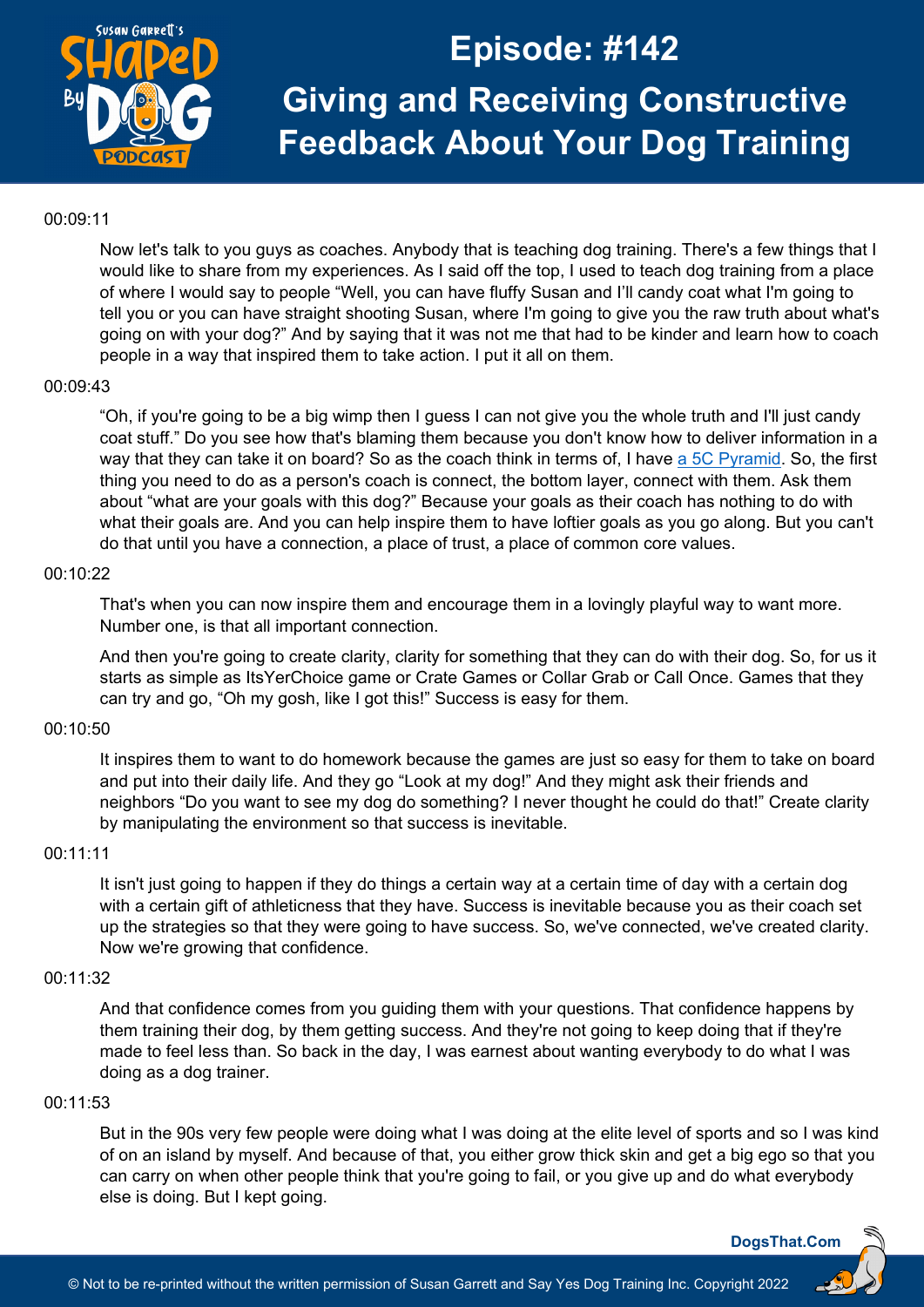

## 00:12:13

But what I did I taught so many seminars and I know there were people at seminars that because of the feedback I gave them, ended up in the bathroom crying on the way home or occasionally they would weep openly in front of me. And that affected me. Every person that I knew that I had hurt their feelings, it built in me the need to become a better coach. And what would happen is I would see them doing something to their dog and I'd go, "Oh my gosh, no! Don't you see how what you just did to this to the dog? And blaming him for this, and it wasn't his fault. And how do you feel now?"

# 00:12:49

And I maybe didn't say it just like that. And I honestly never meant to hurt anybody's feelings, but what I did was I triggered them.

Because they wouldn't be there if they didn't love their dog. They wouldn't be there if they didn't want to learn how to be the best they could for their dog. And here they had somebody that they used to respect who was making them feel ashamed. "What did I do to my dog? Oh my gosh, what an animal am I?" And what my words would do would trigger them to their back brain, their lizard brain. Remember lizard brain? Fight, flight, or freeze.

## 00:13:22

Now, obviously they couldn't fight me because who's going to take on, right? So, they might fight, most of them will just freeze. And that's when they would be locked in this emotional back brain. My words after that would never be registered. Just like me being chased by that guy when I talked about it in podcast episode [number 103,](https://dogsthat.com/podcast/103/) running down the street, nothing would register. So once I put them into their back brain and I made them feel ashamed.

# 00:13:51

I could've said, "Hey, you know what? I think you and I are so cool. We're so much alike. Like we've got common goals and we should grow. I think we should actually like move in together because we're just so cool. Like, I think we're amazing." None of that would register because I've already made them feel bad about what they were doing.

And were they leaving my class or my workshop or my seminar feeling good about their dog, feeling good about themselves as a trainer, feeling more confident than they walked through the door?

#### 00:14:24

That's your job as a coach. Your job is to connect, create clarity so that success is inevitable. Have them repeat, inspire them to practice so that they grow confidence. And then you can challenge them. So, so often especially people teaching agility, they get people off the street, and they say, "Come on, let's get your dog up and over this equipment.", like on week two or three. And then the dogs are like, "No", some of them are really doing badly. And then, "Oh, your dog is just a duffer." "Oh, we can do better." "Oh, you had to hold your cookie right." "Oh, you didn't."

## 00:14:55

No. When you break things down, success is inevitable. When success is inevitable, people grow more confidence. When they grow more confidence, you can throw more challenge at them. And then they have the ability to make better choices. That all happens because you're a coach who cares. So, two takeaways is dig deep to grow, to be better for the people you want to show up and be better for.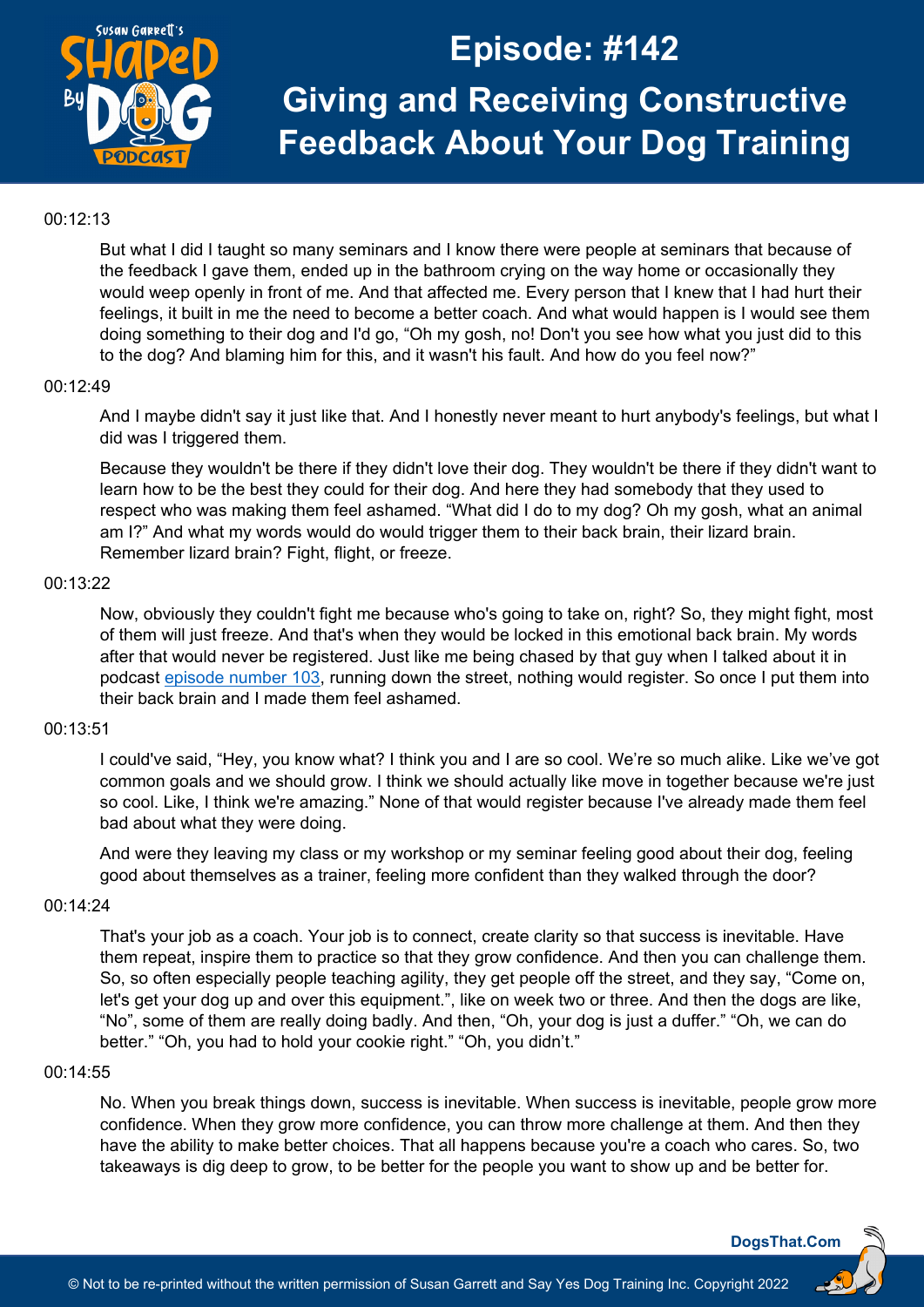

# 00:15:22

And any time something is triggering you ask yourself 'what's within my control'. Is it within my control to get this coach to stop being so mean to me? No. What if I take the feedback, make the change, my dog will benefit by it. It's a bit on each of us. But if we each work hard to keep growing together, who's going to be the big beneficiary? Dogs.

# 00:15:47

Because more and more people are going to want to train their dogs with kindness and more and more dogs are going to have the life of their dreams with more freedom, more ability to go out and enjoy life at the park and go swimming. And that's just going to be a better world all around for all of us, right? I'm glad you're here. I'll see you next time here on Shaped by Dog.

# **Resources:**

[Podcast Episode 100: Dog Training: The Most Important Lesson I Can Share](https://dogsthat.com/podcast/100/)

[Podcast Episode 37: Dog Training as a Career](https://dogsthat.com/podcast/37/)

[DogsThat / Shaped by Dog Business Cards](https://dogsthat.com/business-cards/) PDF Download

Download the 5C Pyramid PDF at [Podcast Episode 21: The 5 Critical Dog Training Layers for Confidence with](https://dogsthat.com/podcast/21/)

[Anything](https://dogsthat.com/podcast/21/)

[Podcast Episode 103: Excited Or Suspicious Dog? Dealing With Your Dog's Emotions](https://dogsthat.com/podcast/103/)